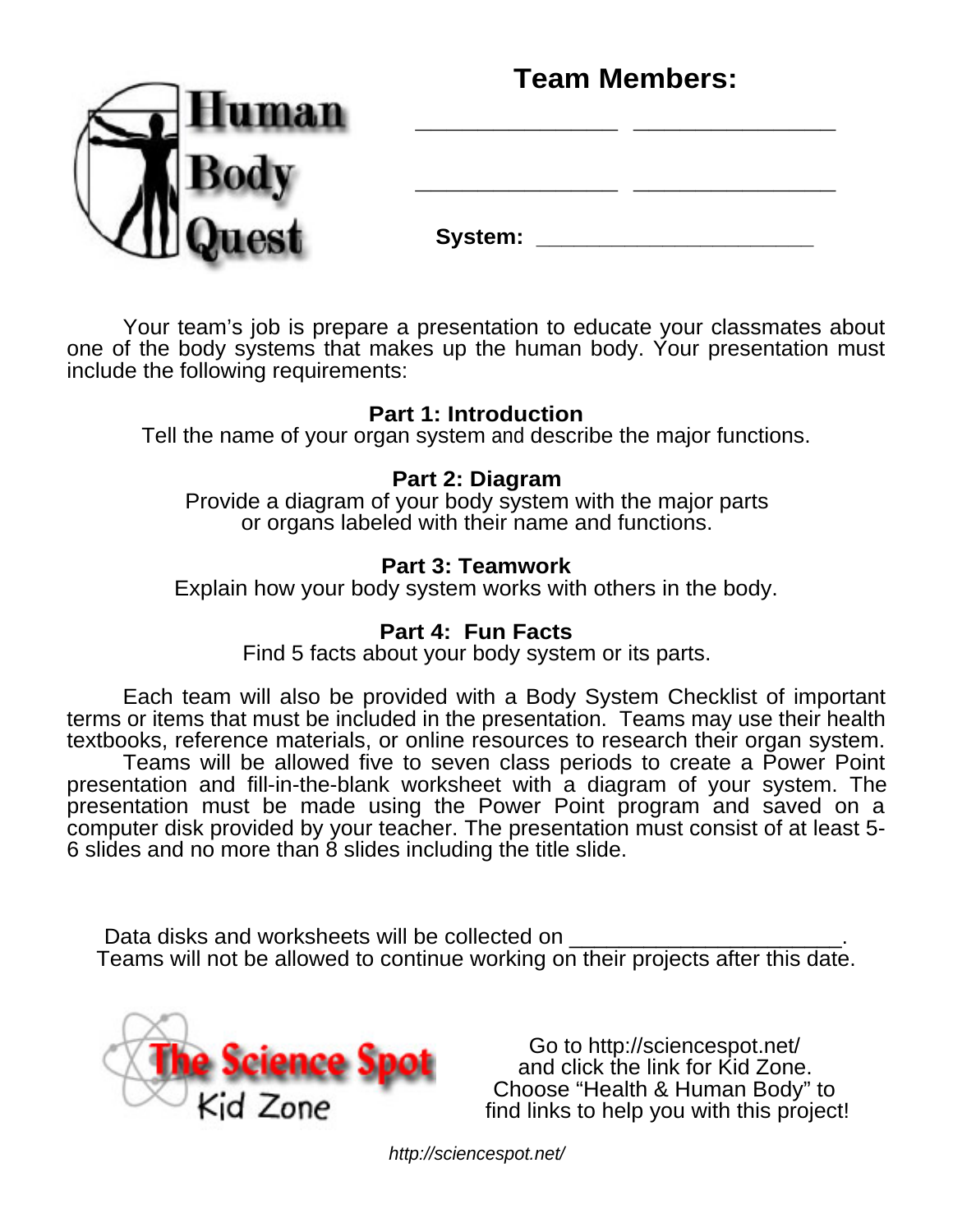# Project Checklist



Use this worksheet to help you earn an A+ on your project!

## **Information**

#### **Introduction**

- Did you provide the name of your organ system?
- Did you give descriptions of the major functions of your system?

## **Diagram**

- Did you provide a diagram of your body system with the major parts or organs labeled?
- Did you give descriptions of the functions of each organ?

## **Teamwork**

• Did you share examples and give descriptions of interactions with other body systems?

## **Fun Facts**

• Did you provide five facts (or more) about your body system or its parts?

#### **Other Information**

• Did you include all the information listed on your Body System Checklist?

## **Worksheet**

• Did the worksheet include a diagram and the functions of each part of the body system?

## **Presentation**

- Did you have at least 5-6 slides (counting the title slide) and no more than 8?
- Did the slides enhance the presentation? Don't put in too much fancy stuff or use too many words on each slide. Keep it simple! You must talk during the presentation, so use that time to share the details.
- Was the information presented in an organized manner?
- Did you "know" the information? You should know the information well enough that you do not need to read it word-for-word off note cards or the slides.
- Did you present to the class? Don't talk to the screen!
- Did you practice? Be sure to run through your presentation a few times before you present to the class!

## **Group Involvement Everyone will have a chance to "grade" their teammates!**

- Did everyone share responsibilities for preparing the presentation?
- Did everyone participate in giving the presentation?
- Did you work together and resolve problems peacefully?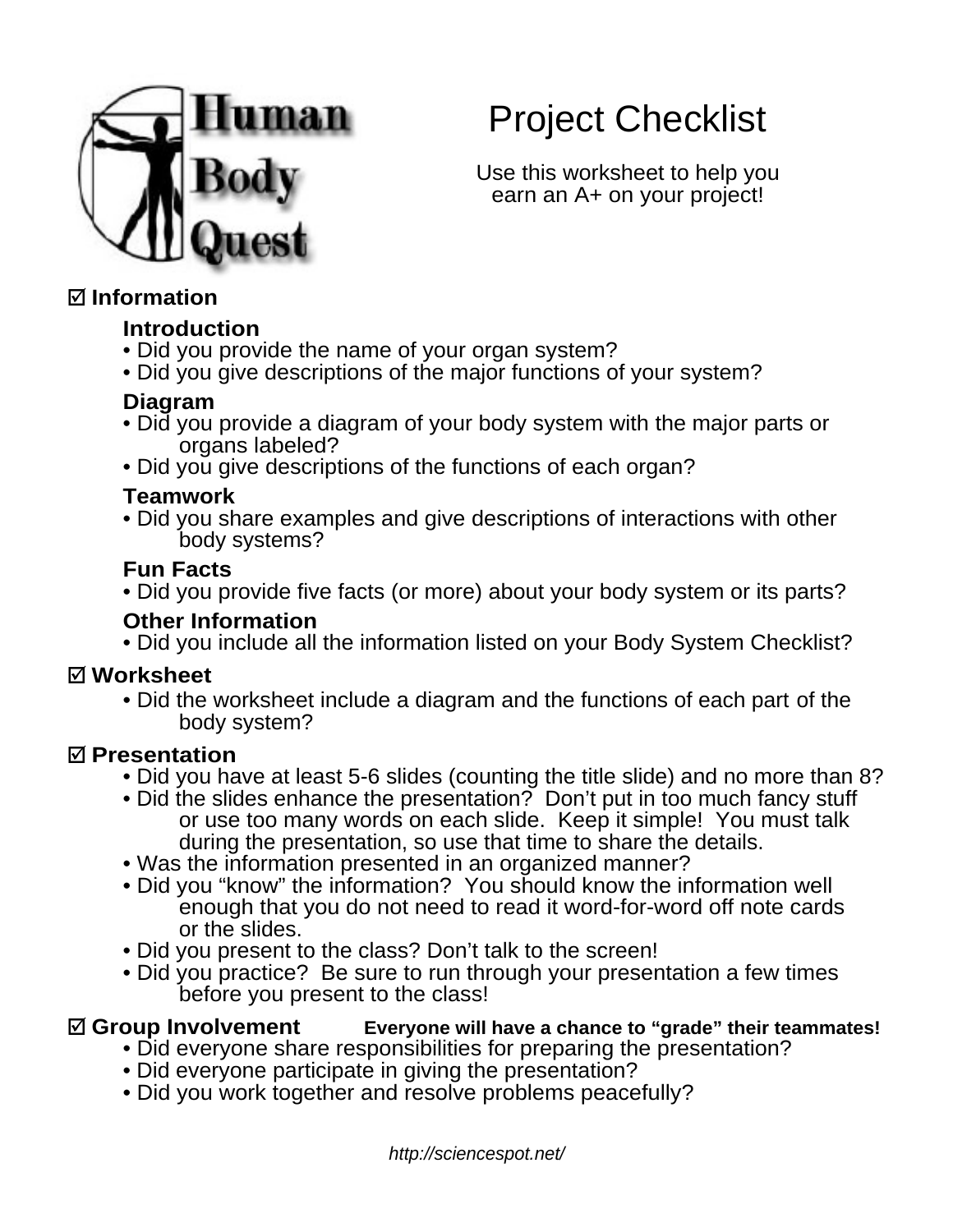

## Presentation Planner

What will you include on each slide? Use this page to help you organize your presentation!

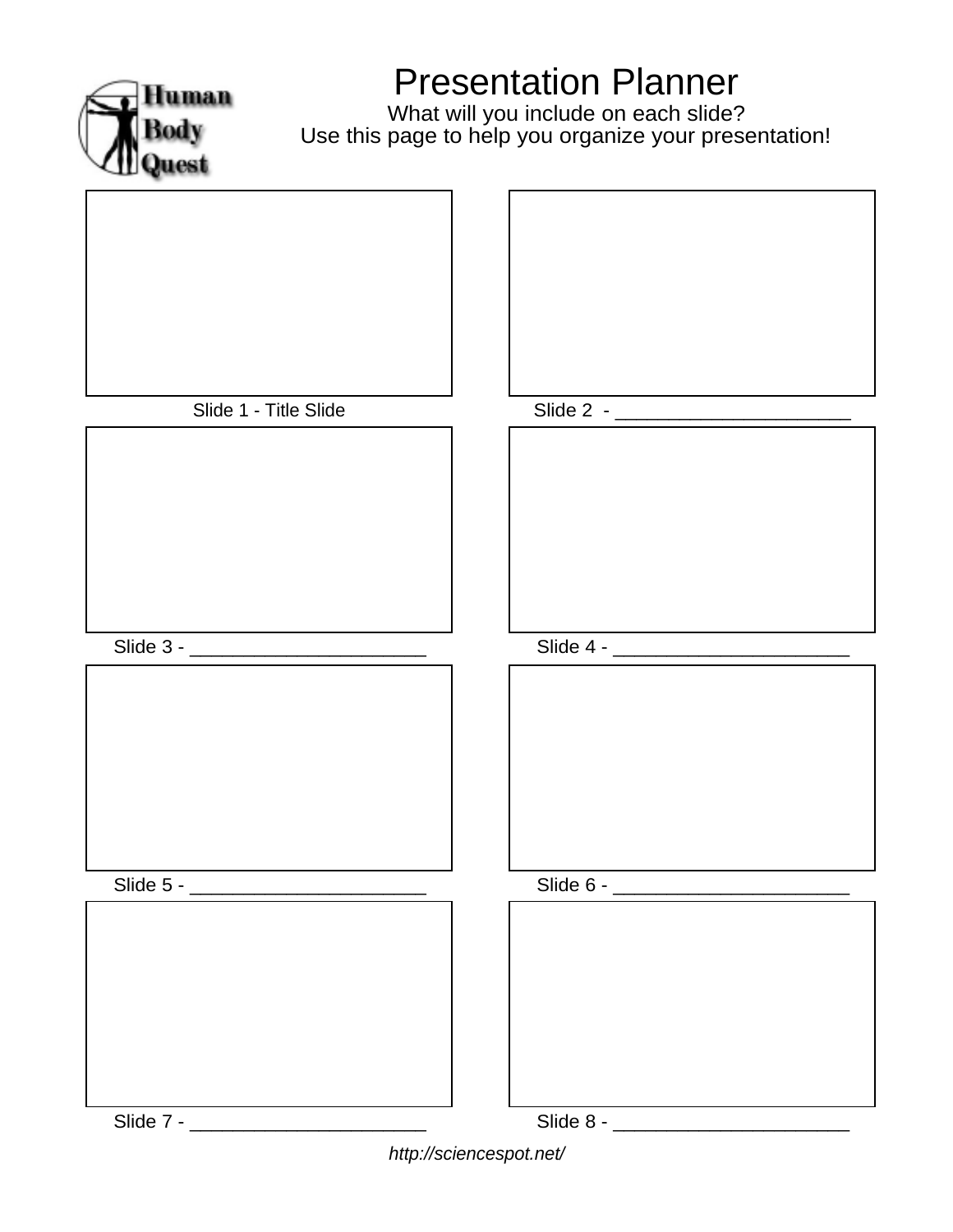#### **Body System Checklist** - **Circulatory System**

 $\sqrt{ }$  Major functions of circulatory system

 $\sqrt{ }$  Diagram that includes the major parts - heart, artery, vein, capillary - and list the function(s) of each.

 $\sqrt{ }$  Describe each of the components of blood- red blood cells, white blood cells, platelets, & plasma

 $\sqrt{ }$  Describe the path blood travels through your body

 $\sqrt{2}$  Explain how your body system works with other systems in the body. You will need at least 3 examples.

 $\sqrt{\phantom{a}}$  Find 4 facts about your body system. You may list the facts as sentences or use them to create trivia questions.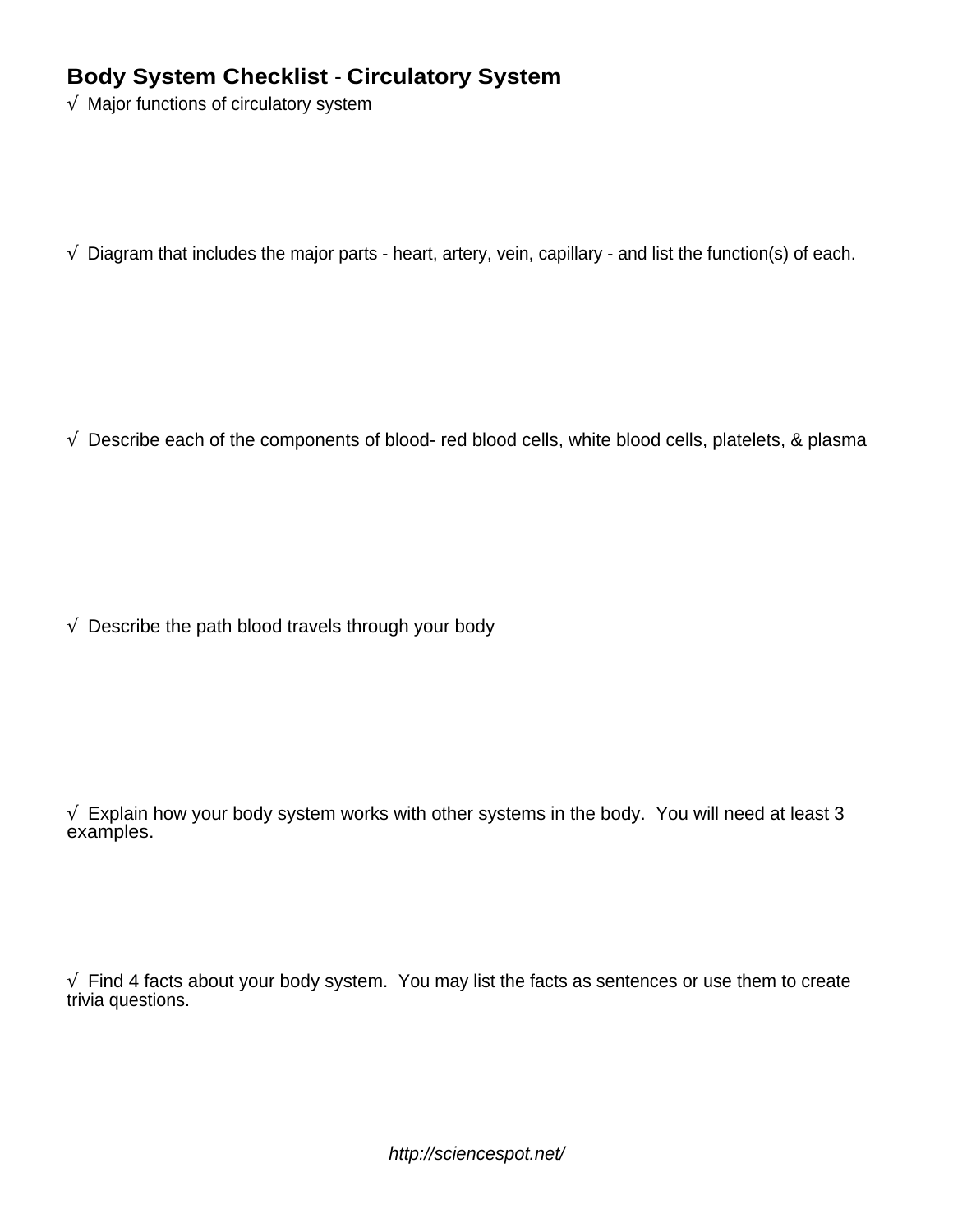#### **Body System Checklist** - **Respiratory System**

 $\sqrt{ }$  Major functions of respiratory system

 $\sqrt{ }$  Diagram that includes the major parts - trachea, lungs, diaphragm, epiglottis, larynx, vocal cords - and list the function(s) of each.

 $\sqrt{ }$  Describe the "breathing" process.

 $\sqrt{2}$  Explain how your body system works with other systems in the body. You will need at least 3 examples.

 $\sqrt{\phantom{a}}$  Find 4 facts about your body system. You may list the facts as sentences or use them to create trivia questions.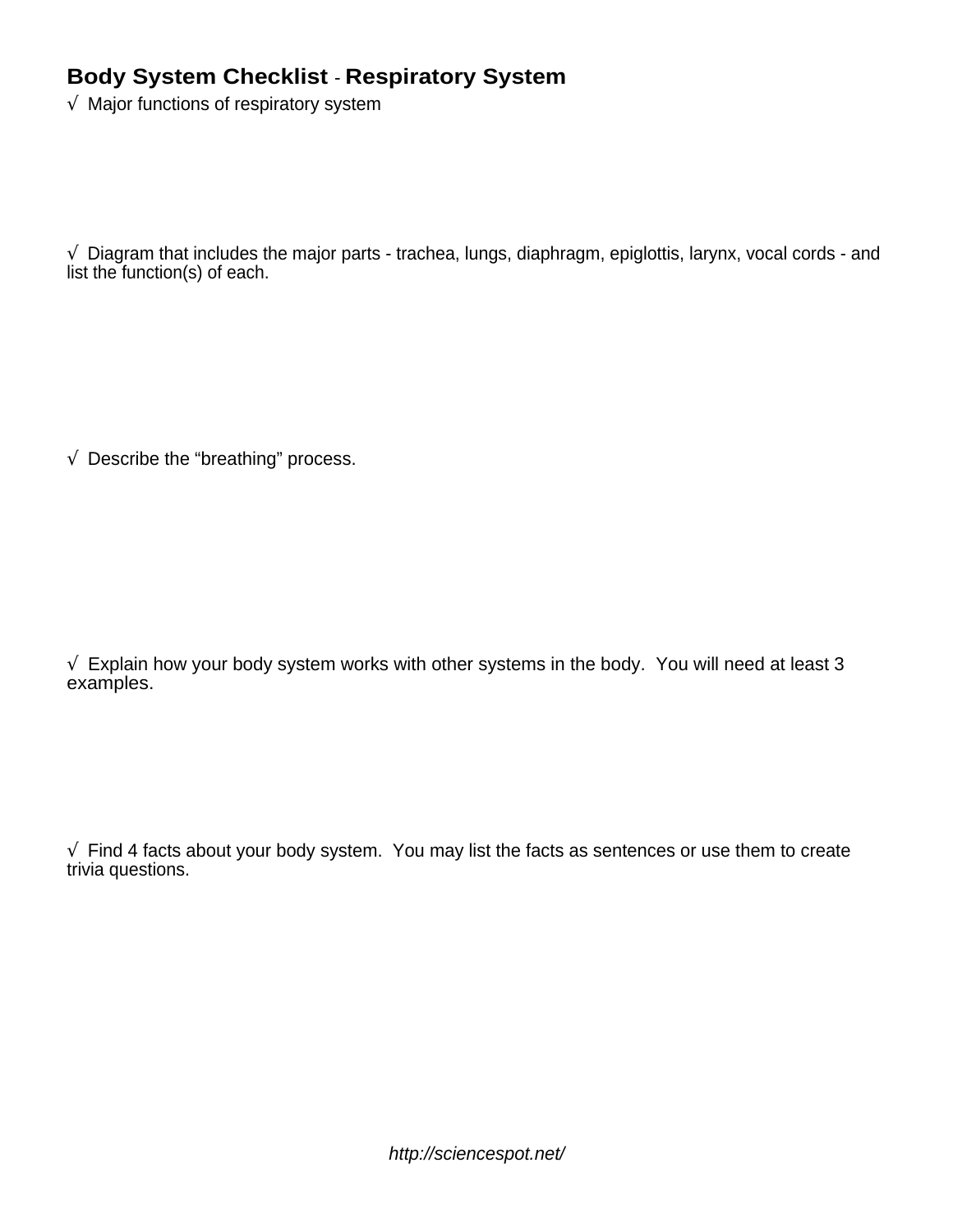#### **Body System Checklist - Nervous System**

 $\sqrt{ }$  Description and major functions of the central nervous system and peripheral nervous system.

 $\sqrt{ }$  Diagram that includes the major parts - brain, spinal cord, nerves, and neurons - and list the function(s) of each.

 $\sqrt{ }$  Describe the path a nerve impulse travels throughout your body from stimulus to response.

 $\sqrt{2}$  Explain how your body system works with other systems in the body. You will need at least 3 examples.

 $\sqrt{\phantom{a}}$  Find 4 facts about your body system. You may list the facts as sentences or use them to create trivia questions.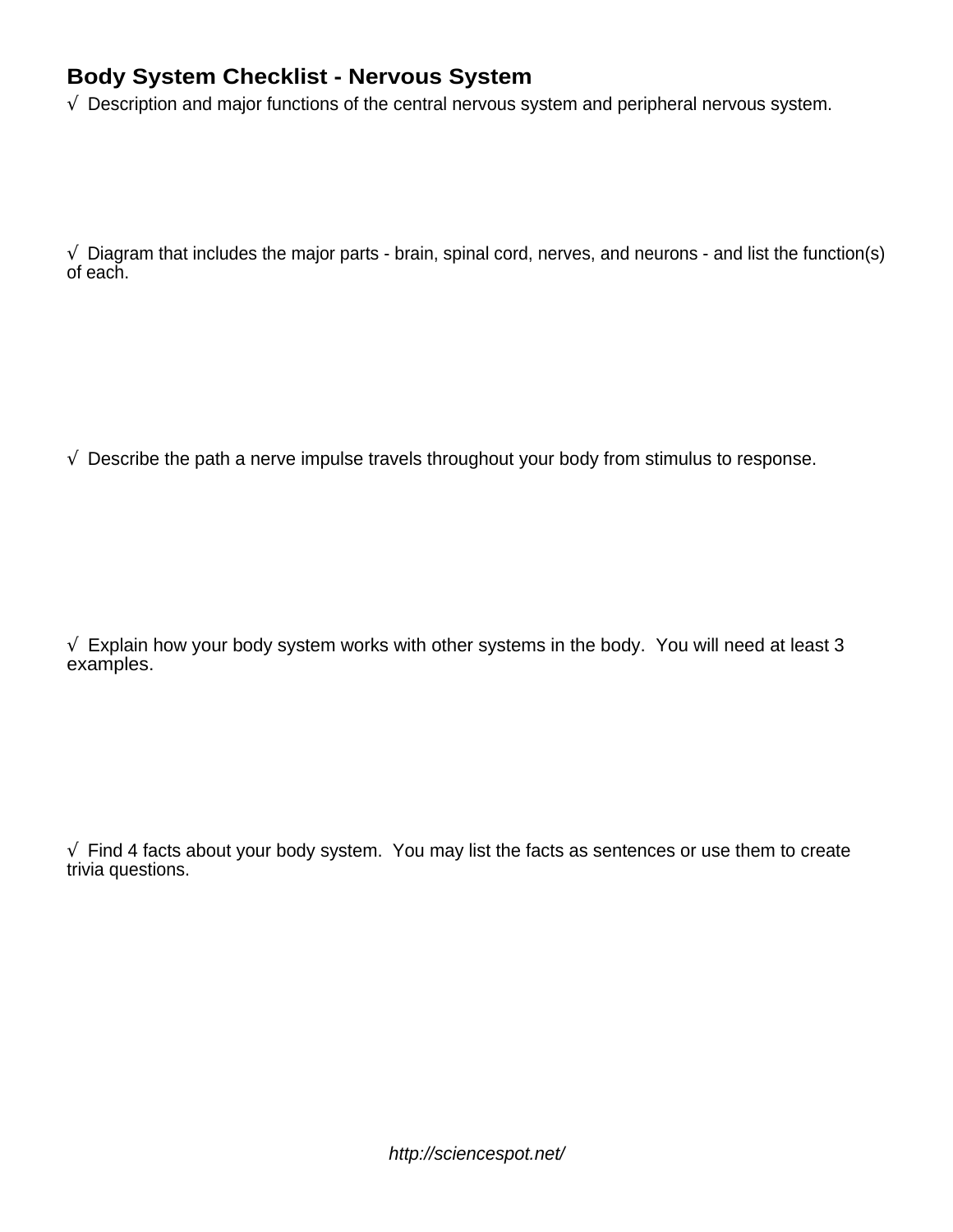#### **Body System Checklist - Skeletal System**

 $\sqrt{ }$  Major functions of skeletal system

 $\sqrt{ }$  Diagram that includes the major parts -bones, ligaments, and tendon - and list the function(s) of each. NOTE: Your diagram should also include the following bones in the body: cranium, clavicle, humerus, scapula, sternum, rib, vertebra, ulna, radius, carpals, metacarpals, phalanges, pelvis (may list parts), femur, patella, tibia, fibula, tarsals, and metatarsals.

√ Describe each of the following joints and where they are located: hinge, pivot, and ball-and-socket. You may include other joints as well.

 $\sqrt{2}$  Explain how your body system works with other systems in the body. You will need at least 3 examples.

 $\sqrt{\phantom{a}}$  Find 4 facts about your body system. You may list the facts as sentences or use them to create trivia questions.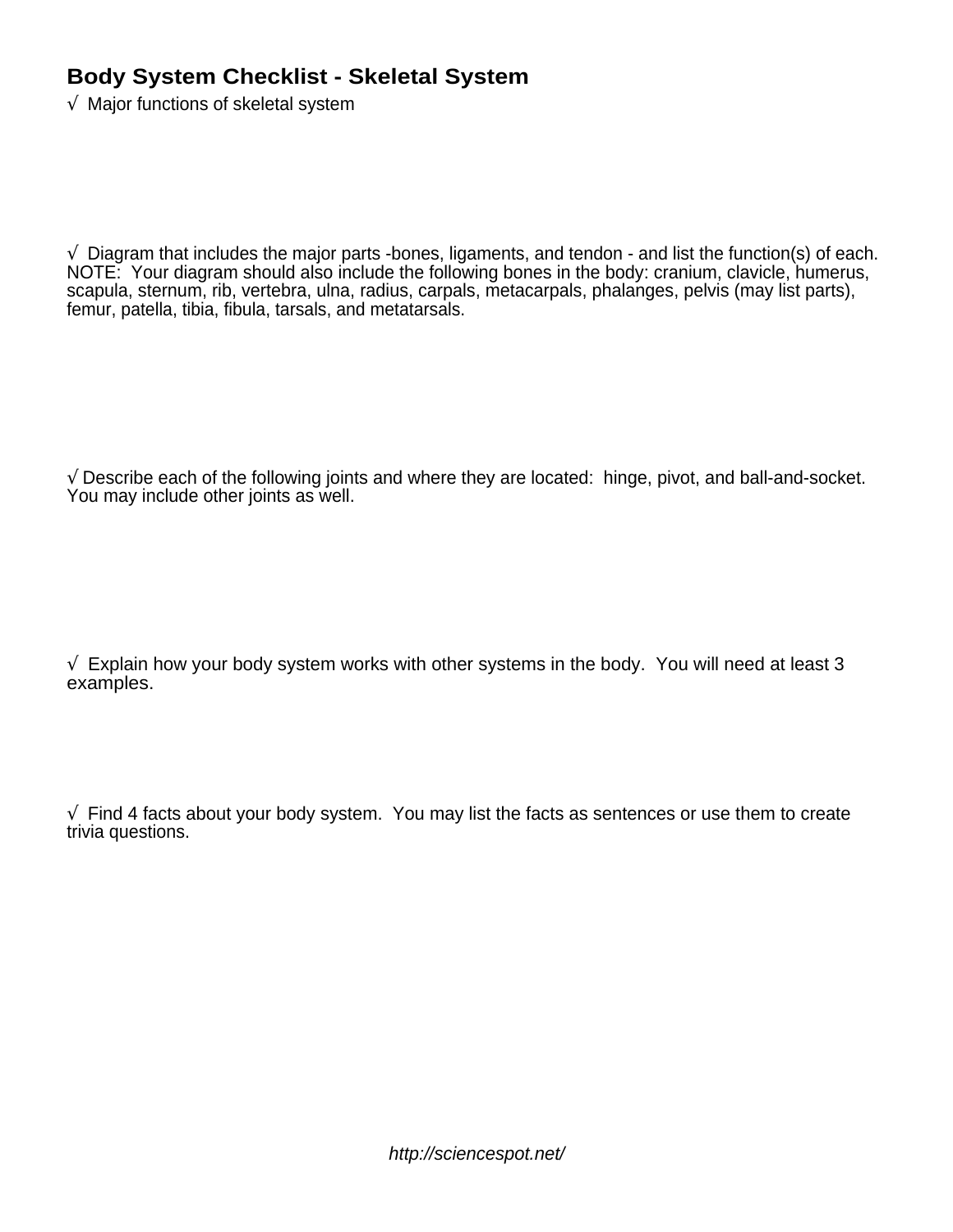#### **Body System Checklist - Muscular System**

 $\sqrt{ }$  Major functions of muscular system

 $\sqrt{ }$  Describe the function and locations of each type of muscle - skeletal muscle, smooth muscle, and cardiac muscle

 $\sqrt{ }$  Diagram that includes the major muscles in the body - biceps, oblique abdominis, sartorius, deltoid, orbicularis oculi, sternomastoid, gastrocnemius, pectoral, temporalis, gluteus maximus, quadriceps, tibialis, masseter, rectus abdominis, and triceps

 $\sqrt{ }$  Describe how muscles work in pairs to make parts of the body move using the biceps and triceps as an example.

 $\sqrt{2}$  Explain how your body system works with other systems in the body. You will need at least 3 examples.

 $\sqrt{\phantom{a}}$  Find 4 facts about your body system. You may list the facts as sentences or use them to create trivia questions.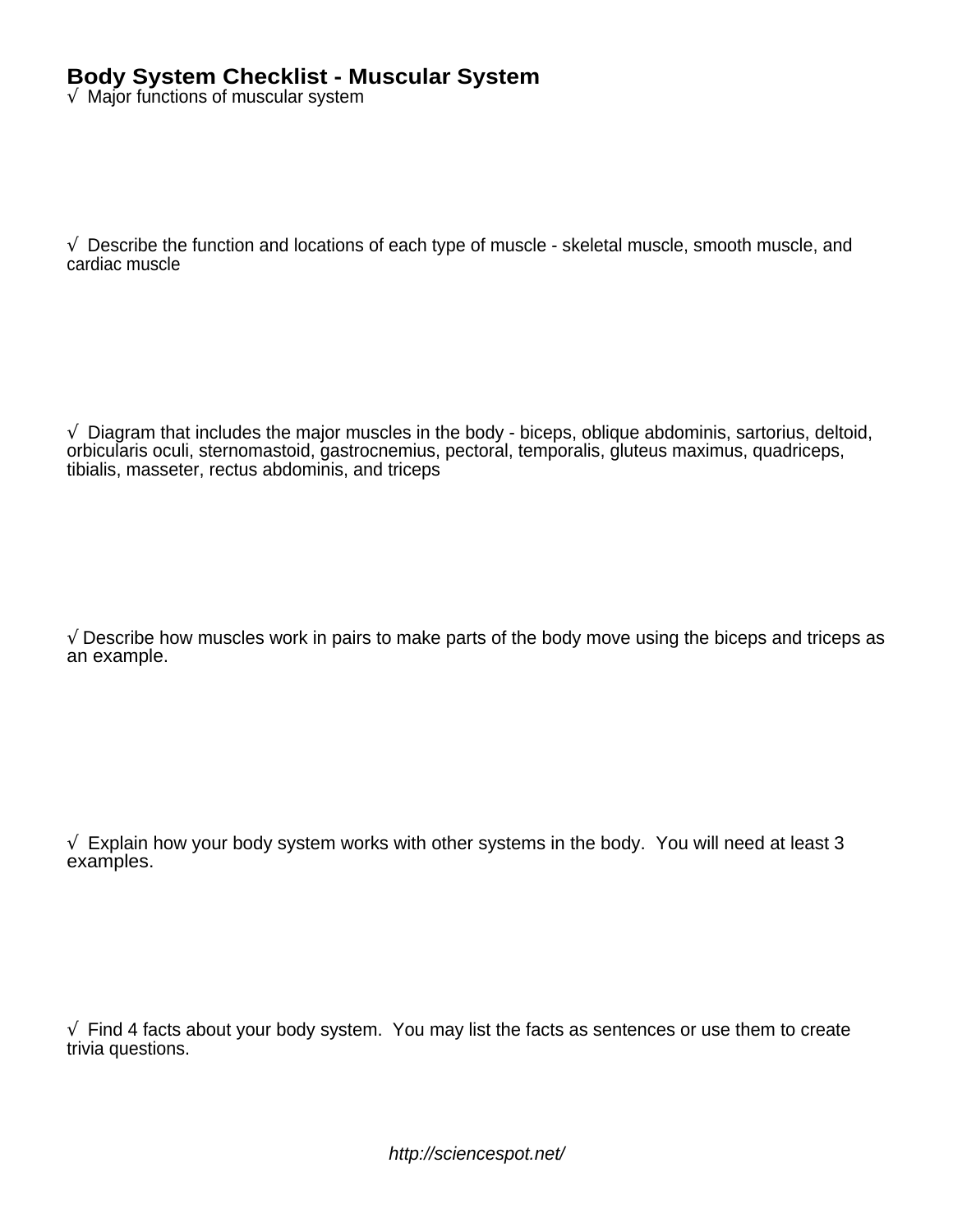#### **Body System Checklist - Excretory System**

√ Major functions of excretory system

 $\sqrt{ }$  Diagram that includes the major parts - lungs, kidneys, urinary bladder, ureter, urethra, liver, and skin and list the function(s) of each.

 $\sqrt{2}$  Explain how your body system works with other systems in the body. You will need at least 3 examples.

 $\sqrt{\phantom{a}}$  Find 4 facts about your body system. You may list the facts as sentences or use them to create trivia questions.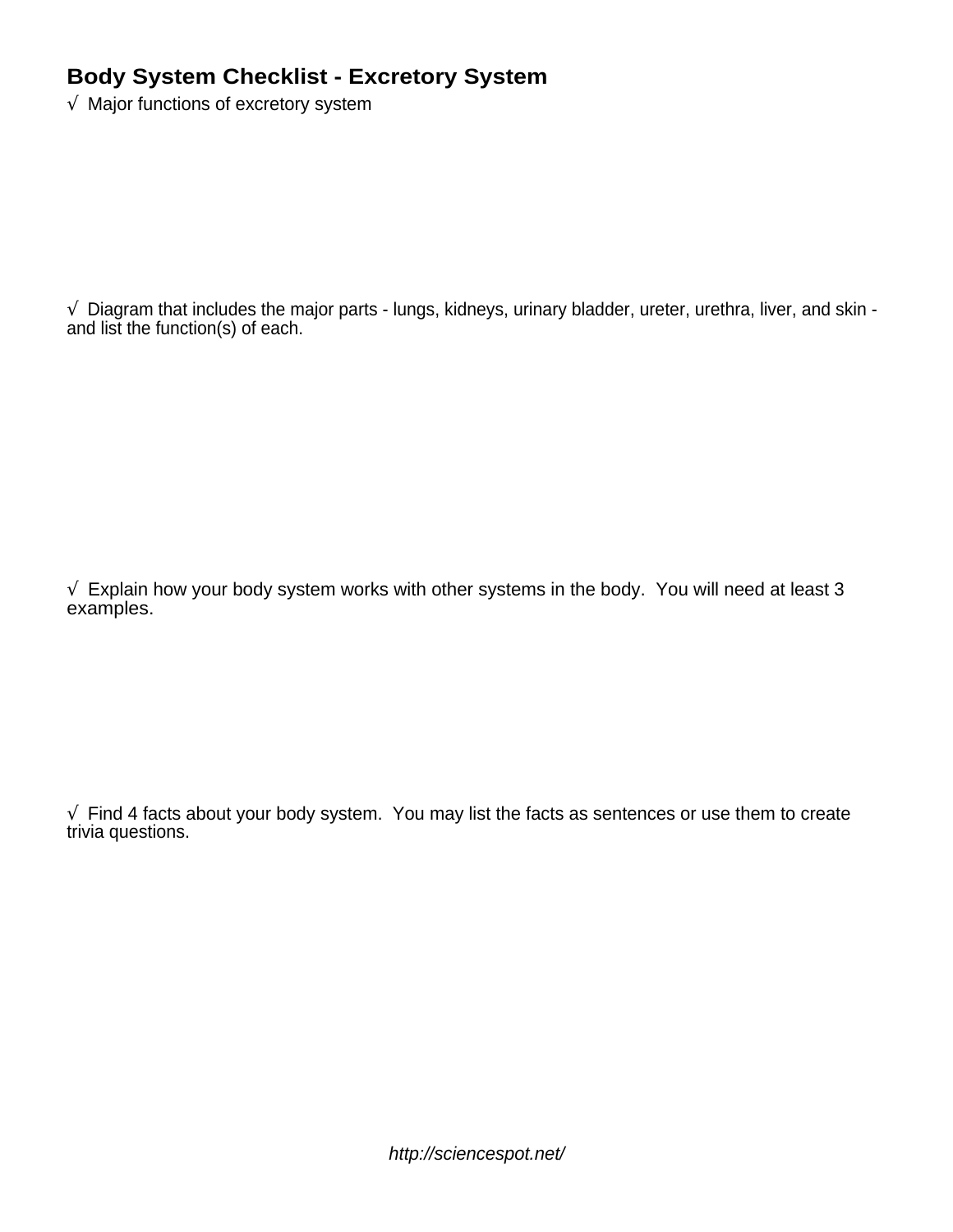## **Body System Checklist - Digestive System**

√ Major functions of digestive system

√ Diagram that includes the major parts - mouth, esophagus, stomach, small intestine, liver, pancreas, and large intestine - and list the function(s) of each.

 $\sqrt{ }$  Describe the path food travels throughout the digestive system.

 $\sqrt{2}$  Explain how your body system works with other systems in the body. You will need at least 3 examples.

 $\sqrt{ }$  Find 4 facts about your body system. You may list the facts as sentences or use them to create trivia questions.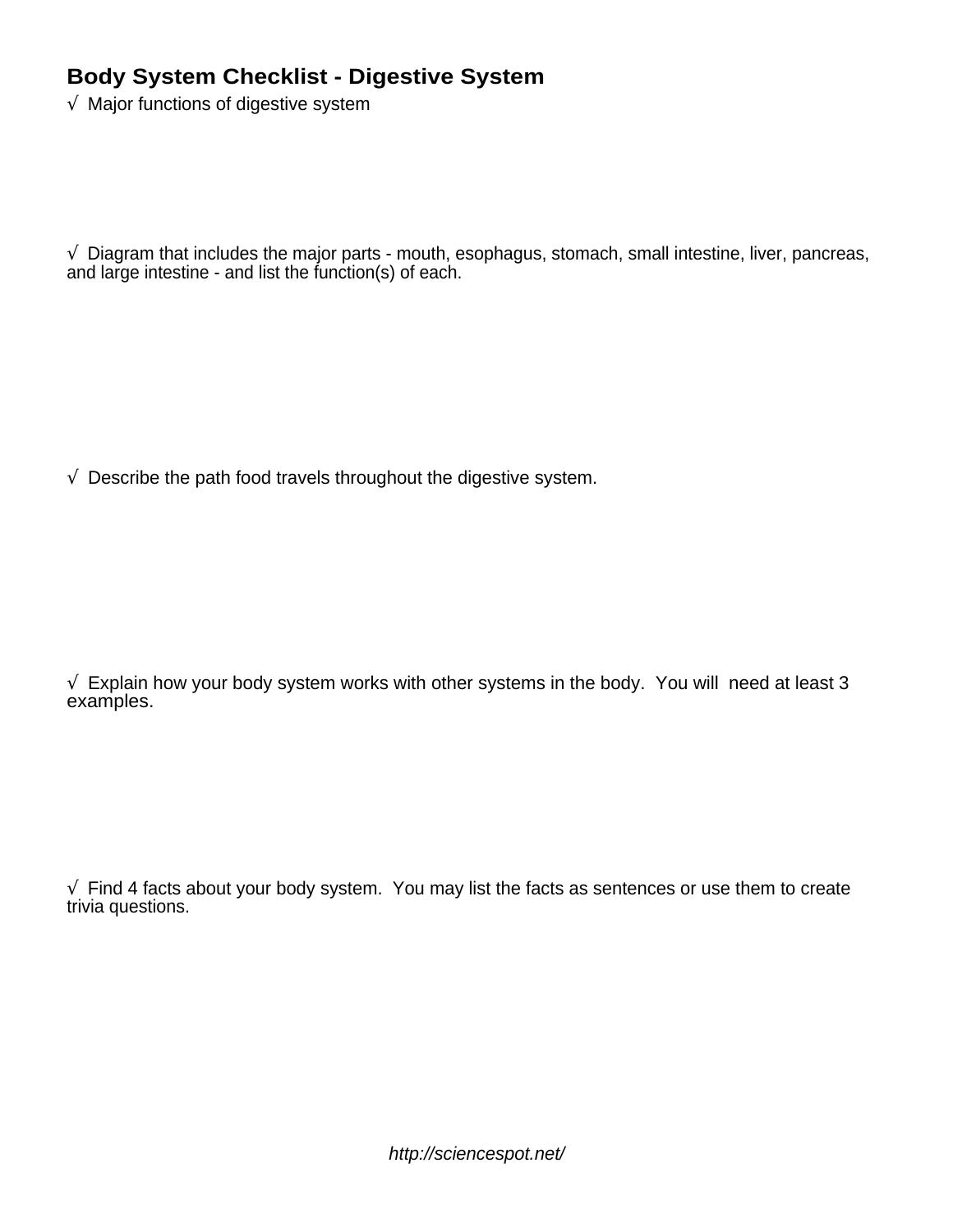#### **Body System Checklist - Endocrine System**

√ Major functions of endocrine system

 $\sqrt{ }$  Describe what hormones are and what they do

 $\sqrt{ }$  Diagram that includes the major parts - hypothalamus, pituitary, thymus, thyroid, parathyroid, adrenals, pancreas, ovaries, and testes - and list the function(s) of each.

 $\sqrt{2}$  Explain how your body system works with other systems in the body. You will need at least 3 examples.

 $\sqrt{ }$  Find 4 facts about your body system. You may list the facts as sentences or use them to create trivia questions.